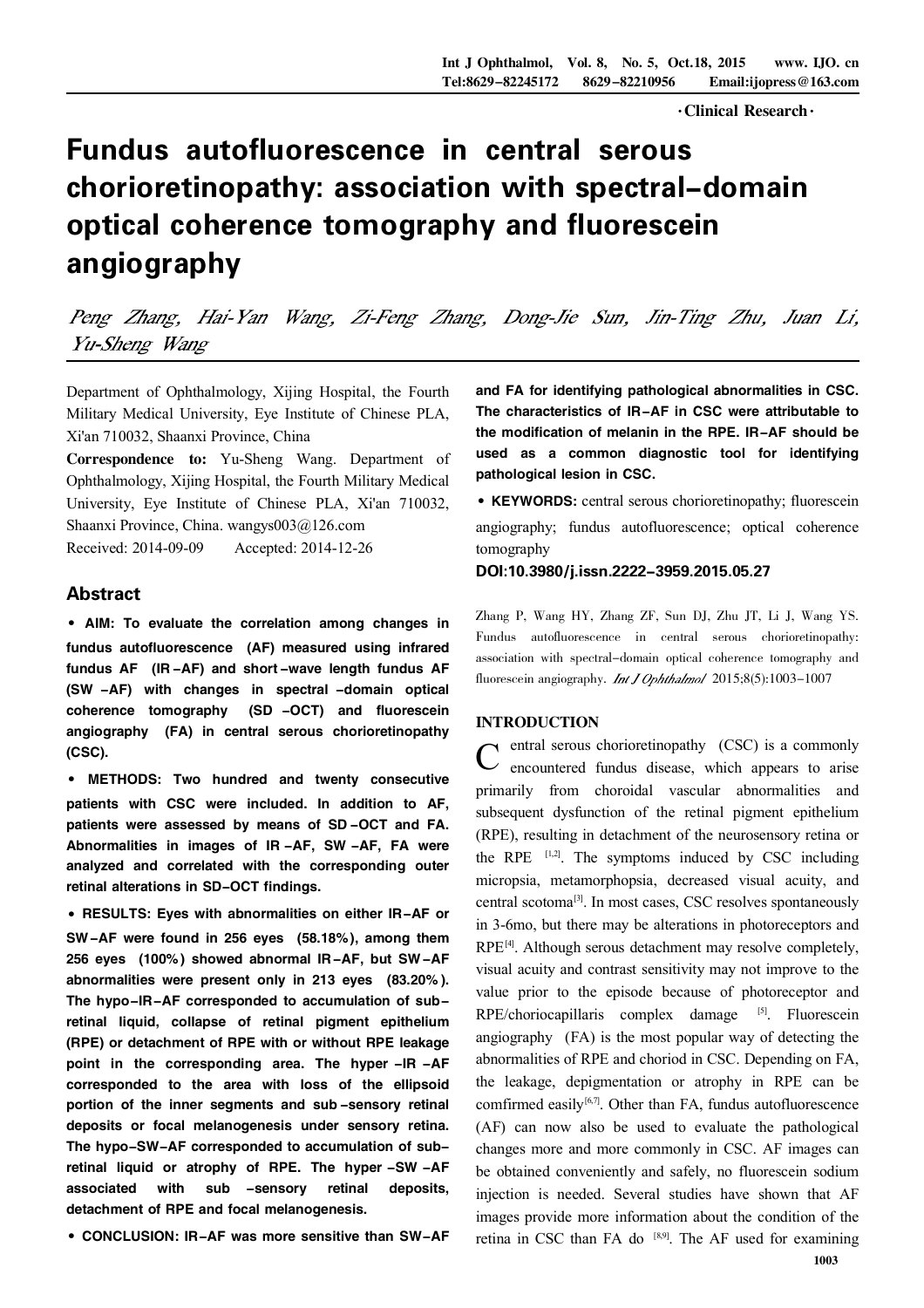#### Examination for central serous chorioretinopathy

ocular fundus includes 2 types, short-wavelength AF (SW-AF) and near-infrared AF (IR-AF), which produced by different materials under short-wavelength or near-infrared exciting light. SW-AF and IR-AF images are thought to originate from lipofuscin and melanin respectively [10]. In addition to FA and AF, to detect structural changes of the outer retinal layers related to CSC, optical coherence tomography (OCT) also be used extensively. OCT is the optical analog of ultrasound imaging and is emerging as a powerful imaging technique that enables non-invasive, in , high resolution, speed, achieving the visualization of tissue architectural morphology in situ and in real time optical biopsy [11] .

Our purpose in the present study was to compare abnormal AF images, including IR-AF and SW-AF images, with spectral-domain OCT (SD-OCT) and FA images to investigate the utility of IR-AF and SW-AF at predicting outer retinal structural changes in CSC, and to investigate the reasons why IR-AF and SW-AF have different expression correlations with anatomical abnormality in CSC.

### SUBJECTS AND METHODS

Approval for this study was obtained from the Xijing Hospital Institutional Review Board. All research protocols and data collection complied with the Declaration of Helsinki.

IR-AF and SW-AF were performed using the Heidelberg spectralis HRA (Heidelberg Retina Angiograph; Heidelberg Engineering, Heidelberg, Germany). AF images were obtained after maximum pupillary dilation which was achieved with instillation of 0.5% tropicamide and 0.5% phenylephrine. For IR-AF images, an excitation wavelength of 787 nm (indocyanine green mode) was used, emitted light was detected with barrier filter at 815 nm. The image resolution was  $768 \times 768$  pixels. After switching to 787 nm excitation, the sensitivity was increased until the retinal vessels and the disc were recognized. Averaging images were obtained using the HRA mean algebraic reconstruction technique algorithm to gain image contrast. For SW-AF imaging, a wavelength of 488 nm was used for excitation, and emitted light was detected above 500 nm with a barrier filter. SW-AF images were acquired in the same manner as the IR-AF images. After the acquisition of AF, FA was performed after fluorescein sodium injection.

SD-OCT (RTVue-100, Optovue Inc, California, USA; 3D-OCT-TM system Topcon, Tokyo, Japan) with single scan through the center of the fovea, routinely.

## **RESULTS**

Four hundred and forty eyes of 220 patients with CSC were analyzed. The average patient age was  $40.55 \pm 5.25y$ , and the male-to-female ratio was 180 (81.82%) to 40 (18.18%). The mean Snellen best-corrected visual acuity was  $0.25 \pm 0.39$ .

Eyes with abnormalities on either IR-AF or SW-AF were 1004



Figure 1 Serous retinal detachment and RPE leakage point on images of AF and SD-OCT A: On IR-AF image, a hypo-AF area corresponding to serous retinal detachment. Arrow indicated the most prominent location of hypo-IR-AF; B: On SW-AF image, a circular hypo-AF area corresponding to serous detachment; C: FA image revealed the RPE leakage point corresponding to the most prominent location of hypo-IR-AF; D: SD-OCT demonstrated the serous retinal detachment, a local RPE elevation (detachment) corresponding to RPE leakage point on FA image.

found in 256 eyes (58.18%), among which IR-AF abnormalities were found in all 256 eyes (100%). Ninety-seven of 256 eyes (37.89%) had decreased (hypo) IR-AF corresponding to the area of the serous retinal detachment, interestingly, the most prominent hypo-IR-AF corresponding to the RPE leakage point on FA images, where the SD-OCT demonstrated the local detachment of RPE. While 185 of the 256 eyes (72.27%) had decreased (hypo) SW-AF corresponding to the area of serous retinal detachment (Figure 1), 17 of 256 eyes (6.64% ) had relatively normal SW-AF at the location of serous retinal detachment.

One hundred and seventy-five of 256 eyes (68.36% ) had geographic hypo-IR-AF, the location of the hypo-IR-AF was consistent with that of the window defects on FA images, whereas the SW-AF image looked normal in 26 eyes (14.86%), geographic hypo-SW-AF corresponding to hypo-IR-AF in 149 eyes (58.20%), and RPE collapsed was noticed in the area with geographic hypo-IR-AF by OCT (Figure 2).

Twenty-one of 256 eyes (8.20%) with hypo-IR-AF appeared concurrently with the area of diffuse hypo-SW-AF, whereas the window defects were noticed in FA images. On SD-OCT images, the outer nuclear and ellipsoid portion of the inner segments layers, RPE and laminae choriocapillaris appeared to have atrophied (Figure 3).

Thirty-nine of 256 eyes (15.23%) had localized detachment of RPE verified by SD-OCT. IR-AF images showed the location of RPE detachment presenting hypo-AF, whereas corresponding to focal hyper-AF on SW-AF images (Figure 4). Sixteen eyes (6.25% ) with deposits on RPE that showed hypo-IR-AF corresponding to homogenous hyper-SW-AF on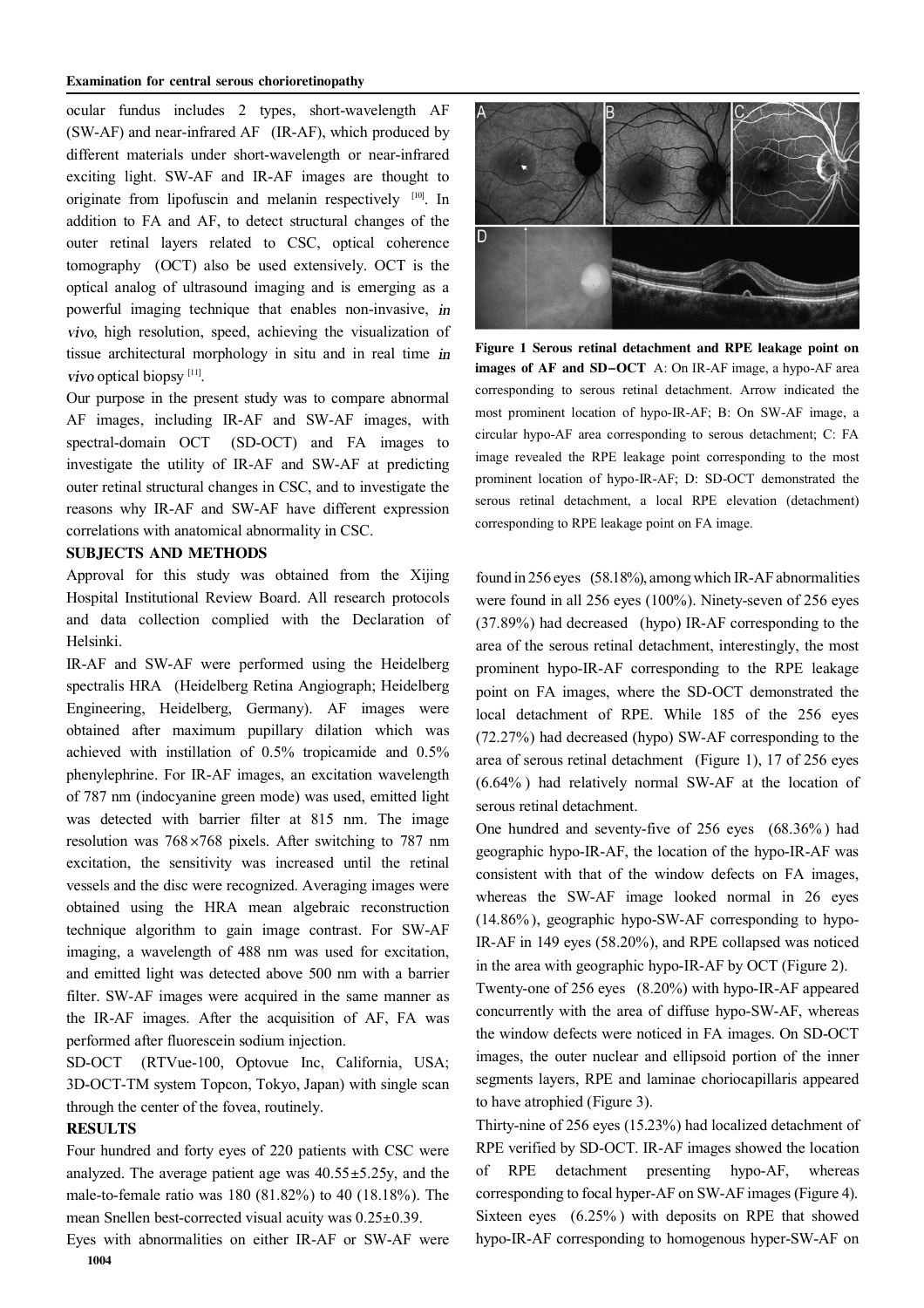Int J Ophthalmol, Vol. 8, No. 5, Oct.18, 2015 www. IJO. cn  $Tel:8629 - 82245172$   $8629 - 82210956$  Email:ijopress@163.com



Figure 2 Collapsed RPE on images of AF and SD -OCT A: Arrow indicated the localized hypo-AF on IR-AF image; B: On SW-AF image, mild hypo-AF corresponding to the location of hypo-IR-AF; C: FA image revealed 2 areas with window defects corresponding to the location of hypo-IR-AF; D: SD-OCT demonstrated the serous retinal detachment and local RPE detachment (white arrow), some RPE appeared to have collapsed (black arrow), whereas corresponding to the hypo-IR-AF.



Figure 3 Atrophied RPE and choriocapillaris on images of AF and SD -OCT A: IR-AF image showed map-like hypo-AF; B: SW-AF image showed a map-like area with hypo-AF; C: FA image revealed a window defect area corresponding to the abnormalities of hypo-IR-AF or hypo-SW-AF; D: SD-OCT image demonstrated the atrophied outer nuclear layer, ellipsoid portion of the inner segments layers, RPE and laminae choriocapillaris (black arrows).

SW-AF images, whereas the window defects were noticed on FA images compared with hyper-SW-AF (Figure 5).

Forty-five of 256 eyes (17.58%) with diffuse hyper-IR-AF appeared concurrently with granular hyper-SW-AF. On SD-OCT images, the deposits appeared on the outer retinal surface or on the RPE, whereas the outer nuclear and ellipsoid portion of the inner segments layers appeared to have collapsed (Figure 6).

In 26 eyes with CSC (10.16%), focal hyper-IR-AF appeared concurrently with focal hyper-SW-AF, and FA demonstrated the location of blocked fluorescence corresponding to focal hyper-SW-AF and hyper-IR-AF. SD-OCT image verified the focal thickening of RPE (melanogenesis) corresponding to the location of hyper-SW-AF, hyper-IR-AF and blocked fluorescence on FA images (Figure 7).



Figure 4 RPE detachment on images of AF and SD-OCT A: IR-AF image indicated the localized hypo-AF (white arrow); B: SW-AF image showed the localized hyper-AF (white arrow); C: FA image presented localized hype-fluorescence (white arrow); D: SD-OCT demonstrated the localized RPE detachment (black arrow) corresponding to the abnormalities of hypo-IR-AF, hyper-SW-AF and hype-fluorescence.



Figure 5 RPE mass deposits on images of AF and SD-OCT A: IR-AF image showed a area with granular hypo-AF (white arrow); B: SW-AF image showed a area with granular hyper-AF (black arrow) corresponding to the area of hyper-SW-AF; C: FA image revealed a window defects area; D: SD-OCT showed irregular mass deposits on RPE corresponding to the abnormalities of hypo-IR-AF or hyper-SW-AF.

## DISCUSSION

We compared the findings of IR-AF, SW-AF, FA and SD-OCT, to study the characteristics of IR-AF, SW-AF and SD-OCT in the eyes with CSC. We found that abnormal IR-AF abnormalities were detected in 256 eyes, but SW-AF abnormalities were present only in a subset of eyes (213 of 256 eyes, 83.20%). This implies that IR-AF is more sensitive than SW-AF in detecting retinal abnormalities in CSC. IR-AF is derived from melanin in the RPE and choroid excited by near infrared light. Melanin in the RPE plays an important role in the protection of eyes against phototoxicity that may be involved in age-related dysfunction of the fovea [12]. In a normal fundus, the optic disc and retinal vascular structures are hypo-IR-AF secondary to the lack of melanin, whereas the macula, especially the fovea has the increased IR-AF than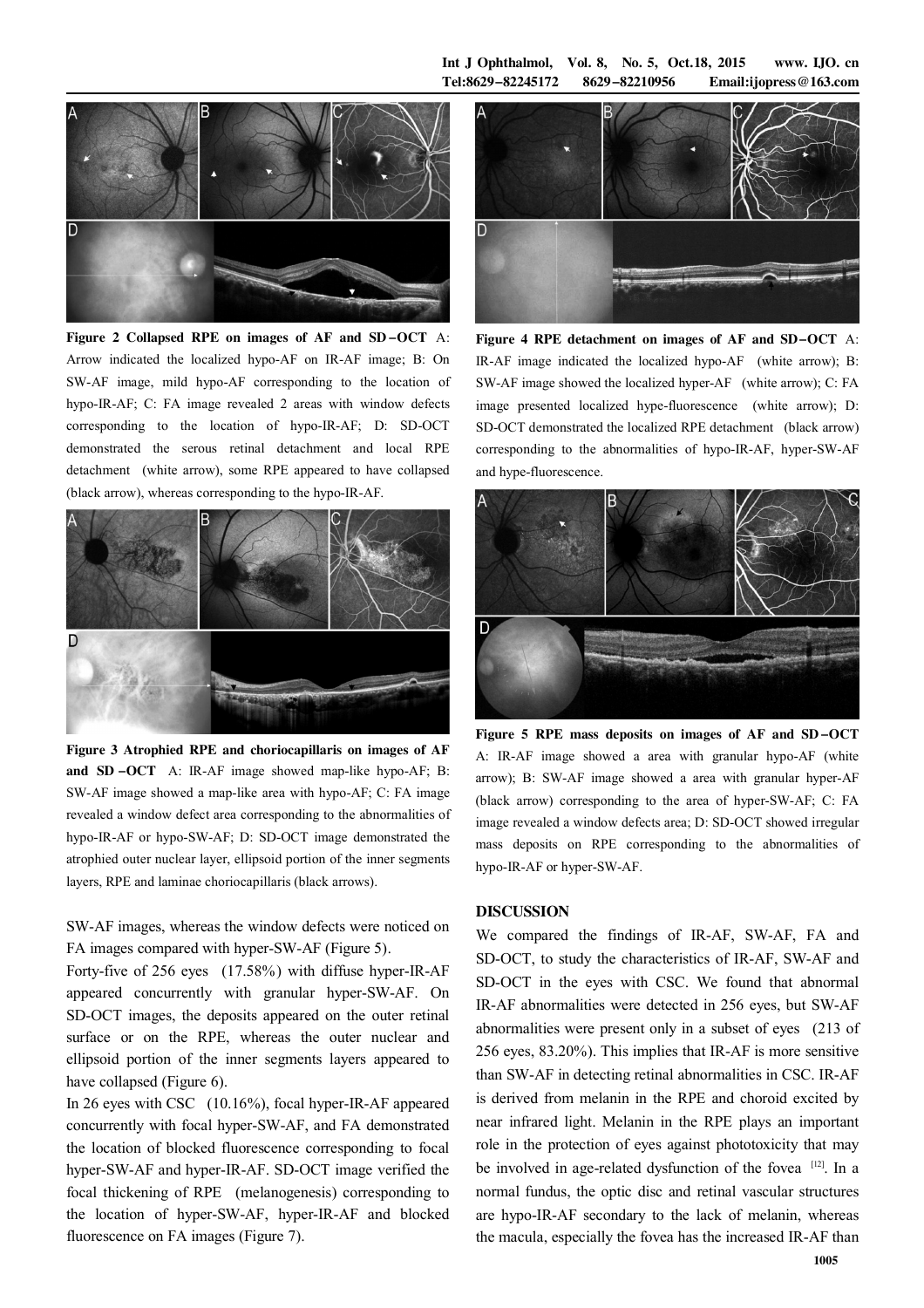

Figure 6 Dot -like deposits and collapsed outer nuclear and ellipsoid portion of the inner segments layers on images of AF and SD -OCT A: Red-free photograph showed multiple deposits within and outside the area of serous retinal detachment (white arrow); B: IR-AF image showed hyper-AF corresponding to the location of deposits; C: On SW-AF image, dense dot-like hyper-AF corresponding to the locations of dot-like hyper-IR-AF; D: On SD-OCT image, the outer nuclear and ellipsoid portion of the inner segments layers appeared to have collapsed (white arrows), some dot-like deposits on the retinal pigment epithelium.



Figure 7 Thickening of RPE (melanogenesis) on images of AF and SD -OCT A: IR-AF image showed focal hyper-AF (white arrow); B: SW-AF image revealed focal circumscribed hyper-AF (white arrow); C: FA image revealed a blocked fluorescence area (white arrow); D: SD-OCT image showed focal thickening of retinal pigment epithelium (white arrow) corresponding to the location of hyper-IR-AF or hyper-SW-AF.

that in other location, it is the reason that distribution of melanin is more dense in fovea<sup>[13]</sup>.

In present study, we found that the RPE detachment with or without RPE leakage on FA images presenting as hypo-IR-AF, we hypothesized the reason was that serous accumulation under RPE blocking the AF from choroidal melanin. Ayata et al  $[14]$  had similar findings in acute CSC, also presenting hypo-IR-AF corresponding to the area of the serous retinal detachment and to the leakage point. Interestingly, on OCT images, all of the hypo-IR-AF spots at the leakage site corresponding to protrusion of the RPE (RPE detachment). Depending on this finding, we presumed that leakage from choroidal vessels accumulating under RPE at

early stage of CSC. RPE leakage was a consequence after the break of tight junction of RPE cells induced by overmuch accumulation of serous under RPE.

Moreover, consistency in the location between hypo-IR-AF lesions and window defects on FA images was expected in this study, it is because the deficiency of melanin in the atrophic lesion of RPE and laminae choriocapillaris. Since the RPE contains melanin and lipofuscin [15], and the melanin produces IR-AF, lipofuscin produces  $SW-AF$ <sup>[14]</sup>, hence the masses of RPE cells can generate hyper-IR-AF and hyper-SW-AF, as we observed in this study. SD-OCT revealed that the hyper-IR-AF appearance corresponded to the focal mound on the RPE, where FA images exhibited blocked fluorescein. We hypothesize that the focal mound on the RPE was the result of melanogenesis by aggregation of the RPE cells, where a focal hyper-IR-AF presenting.

SW-AF is another type of endogenous fluorescence derived mainly from lipofuscin excited by blue light. Lipofuscin is generated as a by-product of the retinoid cycle after the phagocytosis of photoreceptor outer segments [16,17]. In a normal fundus, the optic disc and retinal vascular structures are hypo-SW-AF secondary to the lack of lipofuscin, whereas the macula, especially the fovea, displays a relative hypo-SW-AF due to the absorption of blue light by the luteal pigments<sup>[8,18]</sup>.

In CSC cases, hyper-SW-AF originates from increased accumulation of lipofuscin, which can be found at the location of subretinal deposits and RPE cells aggregation. SW-AF characteristics of subretinal deposits are dot-like and sporadic, these deposits are considered to be accumulations of photoreceptor outer segments or phagocytized outer segments by RPE cells. They may contribute to retinal degeneration in eyes with CSC<sup>[19-21]</sup>.

For hypo-SW-AF, which mainly occurs secondary to the atrophy of the RPE layer, which presented on FA images as window defect <sup>[20,21]</sup>. Increased melanin content in the RPE layer and sub-sensory retinal fluid also blockage of fundus SW-AF.

Although FA is still an important tool for investigating pathological changes of CSC, these findings acquired by FA may be useful in guiding the treatment, such as photocoagulating the location of leakage point<sup>[22,23]</sup>. Except for FA, OCT and IR-AF may provide the location of RPE leakage point. Different pathological abnormalities in RPE may be interpreted by means of IR-AF in association with OCT [14,24]. In contrast with FA, IR-AF are noninvasive, dye-free, especially matching with the treatment safety pursuit. Clinically, a few patients with CSC are not suitable for FFA for some reason, such as allergic reaction to fluorescein sodium or kidney failure. Depending on AF, especially IR-AF,the locations of RPE abnormalities including depigmentation, atrophy, focal detachment and